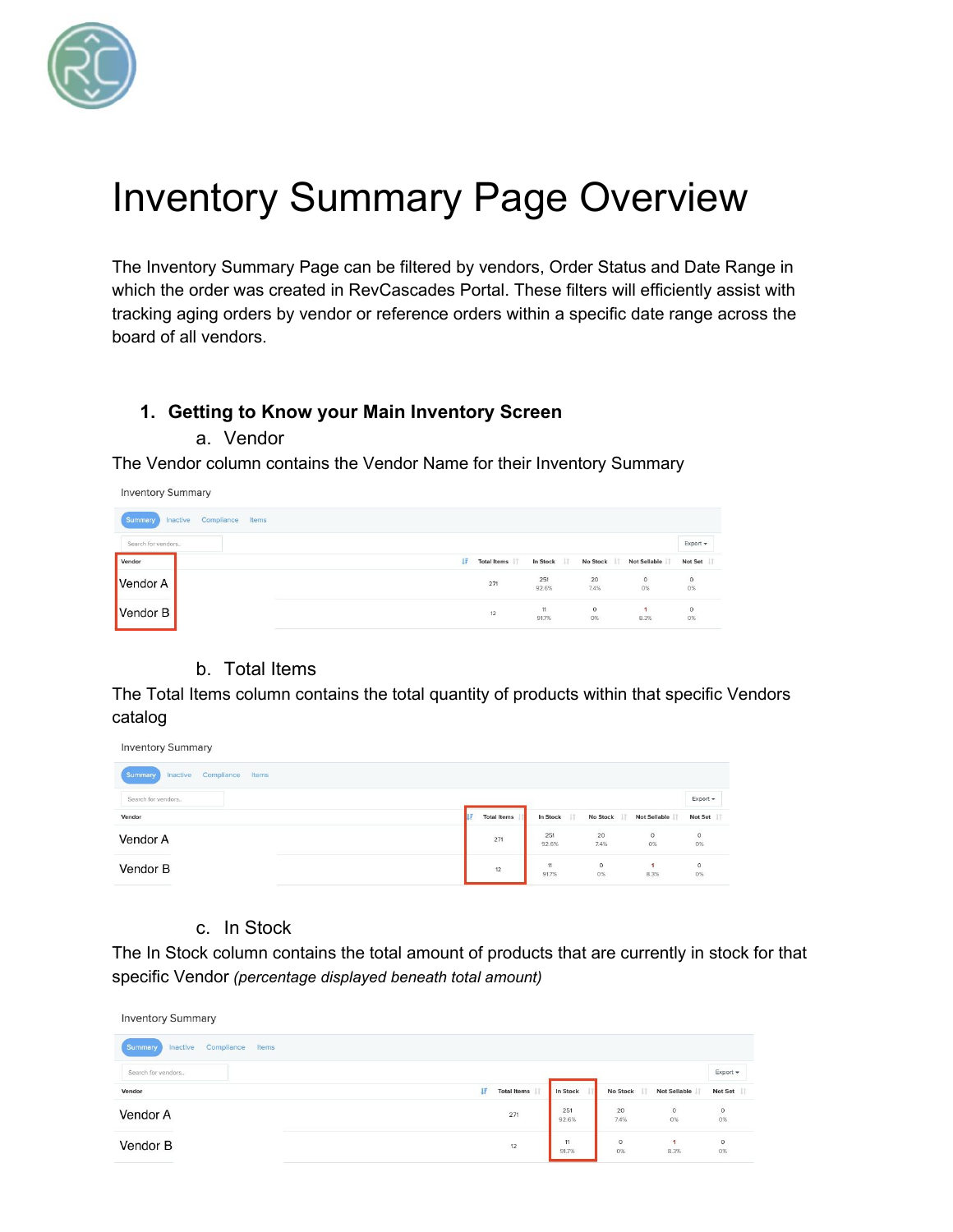

## d. No Stock

The No Stock column contains the total amount of products that are currently showing with a value of zero "0" for that specific Vendor *(percentage displayed beneath total amount)*

| <b>Inventory Summary</b>                   |                   |              |            |                 |                 |
|--------------------------------------------|-------------------|--------------|------------|-----------------|-----------------|
| Compliance<br>Inactive<br>Summary<br>Items |                   |              |            |                 |                 |
| Search for vendors                         |                   |              |            |                 | Export +        |
| Vendor                                     | Ιř<br>Total Items | In Stock     | No Stock   | Not Sellable    | Not Set         |
|                                            |                   |              |            |                 |                 |
| Vendor A                                   | 271               | 251<br>92.6% | 20<br>7.4% | $\frac{0}{0\%}$ | $\frac{0}{0\%}$ |

#### e. Not Sellable

The Not Sellable column contains the total amount of products that are currently not sellable for that specific Vendor *(percentage displayed beneath total amount)* This value is typically set due to the Vendor updating items as "Discontinued"

| <b>Inventory Summary</b>                   |                   |              |                  |               |                |
|--------------------------------------------|-------------------|--------------|------------------|---------------|----------------|
| Compliance<br>Summary<br>Inactive<br>Items |                   |              |                  |               |                |
| Search for vendors                         |                   |              |                  |               | Export $\star$ |
| Vendor                                     | IF<br>Total Items | In Stock     | No Stock         | Not Sellable  | Not Set        |
| Vendor A                                   | 271               | 251<br>92.6% | 20<br>7.4%       | $\circ$<br>0% | $\circ$<br>0%  |
| Vendor B                                   | 12                | 11<br>91.7%  | $\circ$<br>$0\%$ | 1<br>8.3%     | $\circ$<br>0%  |

**…..Continue to Next Page for Filtering Order Options…..**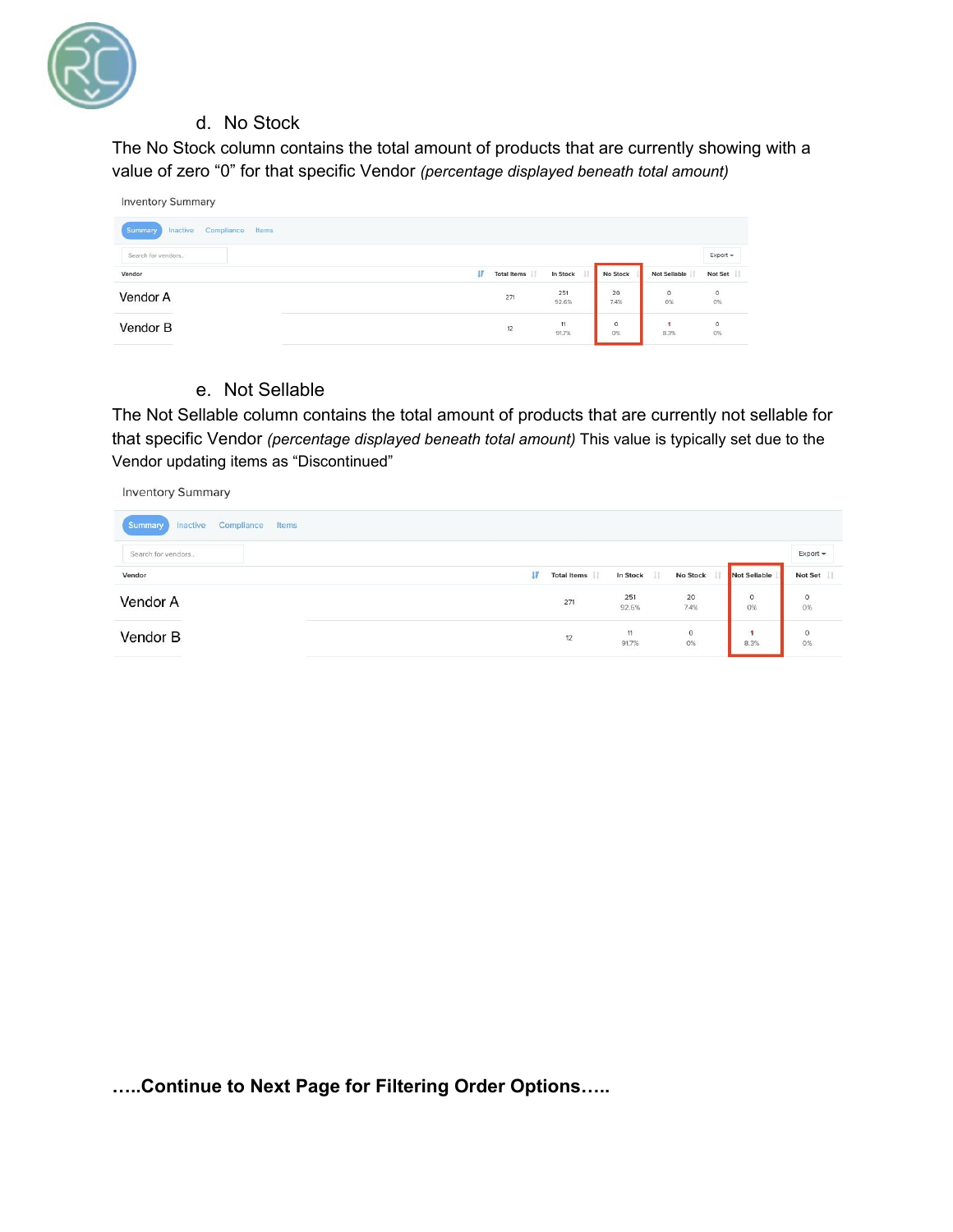

# **2. Filtering Options for Vendor Inventory**

Select the Vendor you would like to access and view their Inventory Catalog within RevCascade Portal

#### a. Filter Inventory by Brand (change brands easily within this screen)

To filter your Inventory screen by Vendor, click the **Brand** filter widget in the top left-hand corner of the page to begin filtering. Once you have selected the Vendor(s) you wish to view, the inventory pertaining to those specific vendors will be displayed.

| Brand -<br>Sellable -<br>Discontinued -<br>In Stock - | Submitted At -<br>Updated At $\blacktriangledown$ | Search              |           |                                        | Export                     |
|-------------------------------------------------------|---------------------------------------------------|---------------------|-----------|----------------------------------------|----------------------------|
| Vendor A                                              | Sellable                                          | <b>Discontinued</b> | Inventory | <b>Last Submitted</b>                  | <b>Last Updated</b>        |
| Vendor B<br>☑<br>Select Brand<br>Vendor C             | Yes                                               | No                  | 200       | Apr 2, 2019 @ 6:10 PM EDT <sup>0</sup> | Apr 2, 2019 @ 6:10 PM EDT  |
| Vendor D<br>$\sim$                                    | Yes                                               | No                  | $\circ$   | Apr 2, 2019 @ 6:10 PM EDT O            | Jan 28, 2019 @ 4:45 PM EST |

## b. Filter Inventory by In Stock

To filter your Inventory screen by the "In Stock" attribute, click the **In Stock** filter widget in the top left-hand corner of the page to begin filtering. (*This attribute indicates if the product has inventory available within the RevCascade Portal)*

| Brand -    | In Stock -<br>Sellable - | Select Yes or No  | Submitted At - | Search              |           |                                        | Export                     |
|------------|--------------------------|-------------------|----------------|---------------------|-----------|----------------------------------------|----------------------------|
| <b>SKU</b> | Yes                      | Name              | Sellable       | <b>Discontinued</b> | Inventory | <b>Last Submitted</b>                  | <b>Last Updated</b>        |
| 1234       | <b>No</b><br>dor A       | Office Chair SP16 | Yes            | No                  | 200       | Apr 2, 2019 @ 6:10 PM EDT <sup>0</sup> | Apr 2, 2019 @ 6:10 PM EDT  |
| ABC        | Vendor B                 | Wildflower Boot 6 | Yes            | No                  | 0         | Apr 2, 2019 @ 6:10 PM EDT <sup>0</sup> | Jan 28, 2019 @ 4:45 PM EST |

## c. Filter Inventory by Sellable

To filter your Inventory screen by the "Sellable" attribute, click the **Sellable** filter widget in the top left-hand corner of the page to begin filtering. (*This attribute indicates if the product attribute is set "flagged" as Sellable within the RevCascade Portal. This value can also be auto-set by the RevCascade system if an order is cancelled with reason type "Not Enough Inventory")*

| Brand -    | In Stock $\bullet$<br>Sellable - | Discontinued Select Yes or No <sup>t-</sup> |          | Search.             |           |                                        | Export                     |
|------------|----------------------------------|---------------------------------------------|----------|---------------------|-----------|----------------------------------------|----------------------------|
| <b>SKU</b> | <b>Brand</b><br>Yes              | Name                                        | Sellable | <b>Discontinued</b> | Inventory | <b>Last Submitted</b>                  | <b>Last Updated</b>        |
| 1234       | No<br>Vendo                      | Office Chair SP16                           | Yes      | No                  | 200       | Apr 2, 2019 @ 6:10 PM EDT @            | Apr 2, 2019 @ 6:10 PM EDT  |
| ABC        | Vendor B                         | Wildflower Boot 6                           | Yes      | No                  | 0         | Apr 2, 2019 @ 6:10 PM EDT <sup>O</sup> | Jan 28, 2019 @ 4:45 PM EST |

# d. Filter Inventory by Discontinued

To filter your Inventory screen by the "Discontinued" attribute, click the **Discontinued** filter widget in the top left-hand corner of the page to begin filtering. (*This attribute indicates if the product attribute is set "flagged" as Discontinued within the RevCascade Portal. Typically these products are brought to your attention before the Vendor updates the Portal)*

| Brand -    | Sellable -<br>In Stock $\star$ | Discontinued -<br>Updated At $\blacktriangledown$<br>Select Yes or No | Submitted At $\star$ | Search.             |           |                                        | Export                     |
|------------|--------------------------------|-----------------------------------------------------------------------|----------------------|---------------------|-----------|----------------------------------------|----------------------------|
| <b>SKU</b> | <b>Brand</b>                   | Yes                                                                   | зенари               | <b>Discontinued</b> | Inventory | <b>Last Submitted</b>                  | <b>Last Updated</b>        |
| 1234       | Vendor A                       | No<br>hair SP16                                                       | Yes                  | No                  | 200       | Apr 2, 2019 @ 6:10 PM EDT <sup>0</sup> | Apr 2, 2019 @ 6:10 PM EDT  |
| <b>ABC</b> | Vendor B                       | Wildflower Boot 6                                                     | Yes                  | No                  | 0         | Apr 2, 2019 @ 6:10 PM EDT @            | Jan 28, 2019 @ 4:45 PM EST |